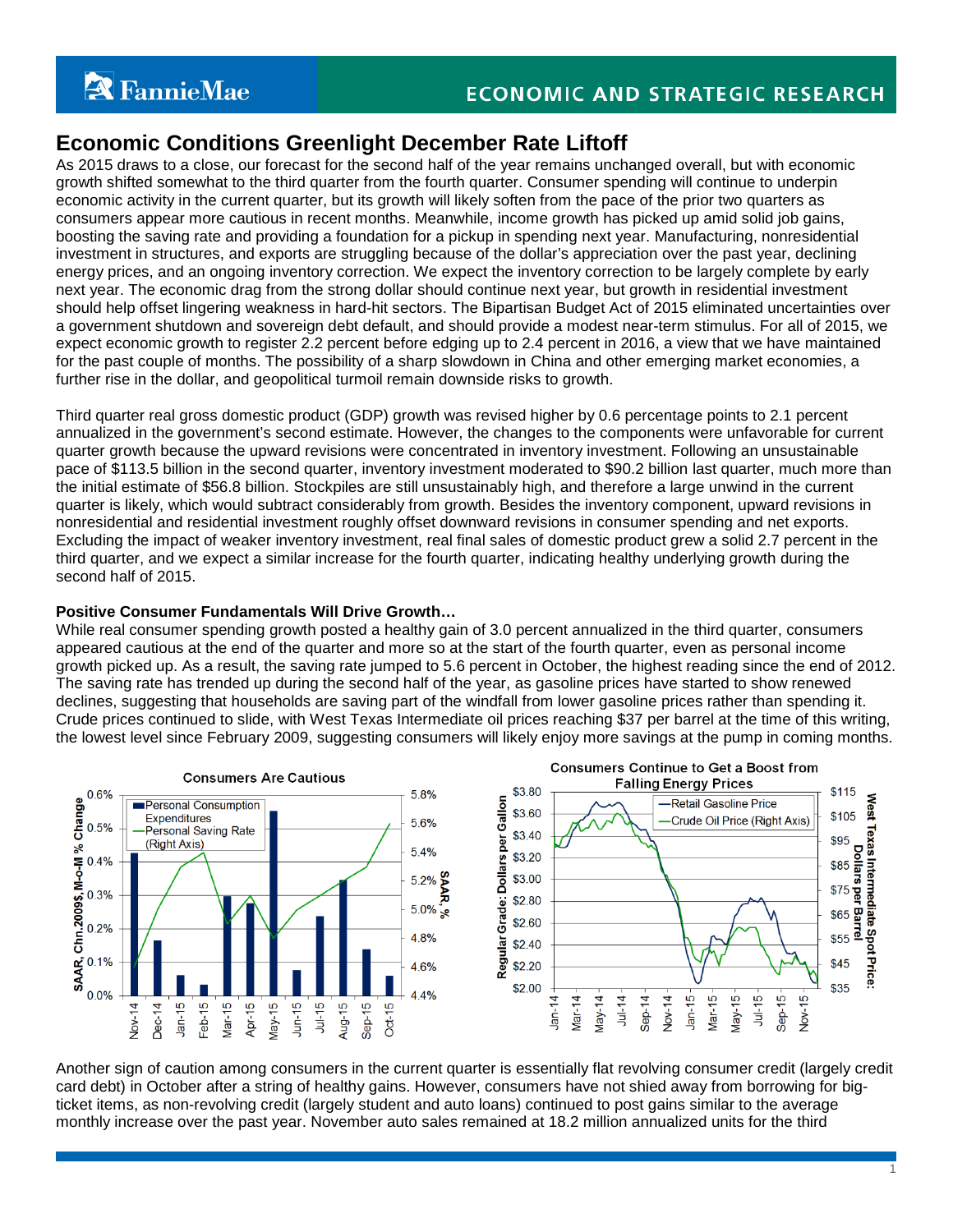consecutive month, thanks to positive consumer fundamentals as well as growth in the driving-age population. In addition, lending standards continued to ease, according to the latest Federal Reserve Senior Loan Officer Opinion Survey. Separately, data from the Fed on the terms of credit showed that the average maturity of new car loans rose to a record 65.5 months during the third quarter of this year. Overall, economic, demographic, and lending conditions are positive for auto sales, which are poised to post an annual record high.

We expect the slowdown in consumer spending growth to be temporary. Positive fundamentals, including tightening labor market conditions and declining gasoline prices, should support consumers going forward. We expect real consumer spending growth to pick up next year from the expected 2.4 percent annualized pace in the fourth quarter, but stay below the pace seen during the third quarter.

The November jobs report revealed continued upbeat news, with nonfarm payrolls increasing 211,000. Upward revisions of 35,000 total in the prior two months boosted the average job gain over the past three months to 218,000, the best showing since July. The unemployment rate was unchanged at 5.0 percent amid the favorable backdrop of the first rise in the labor force participation rate since May. While the annual gain in average hourly earnings decelerated to 2.3 percent from 2.5 percent the prior month, it remains near the upper-end of the range observed over the past several years.

Survey data also indicate a tightening labor market. The National Federation of Independent Business (NFIB) November survey showed that a net share of 20 percent of small businesses plan to increase compensation over the next three months, the highest reading in nine years. Meanwhile, the share reporting fewer or no qualified applicants for job openings remains elevated at 47 percent.



One bump on the road for consumers was the summer's stock market swoon. The Fed's Financial Accounts of the United States for the third quarter showed household net worth fell from a record high in the second quarter—the first drop in four years—as the decline in stocks outweighed gains in the value of real estate and other financial assets. Stocks have regained most of their lost ground, however, so the decline in net worth is likely to be an aberration.

# **...Against Headwinds**

An increase in manufacturing output in October, the only gain in the past six months, provided a tentative sign of a manufacturing turnaround. However, surveys of purchasing managers were downbeat in November. The Institute for Supply Management (ISM) manufacturing index dipped below the 50-mark threshold, indicating contracting activity for the first time in three years. The November jobs report corroborated the weakness in the ISM index, showing that manufacturing payrolls fell for the third time over the past four months.

Elsewhere in the goods-producing sector, the energy industry continued to shed jobs, with mining and logging employment declining 11,000 from October and 123,000 (about 14 percent) from last November. Driven by a sharp drop in oil and gas rig counts, mining investment (which includes gas and oil extraction) continued to decline in the third quarter, weighing on overall nonresidential investment in structures. However, the pace of decline has moderated significantly over the past year. Outside of oil and gas drilling structures, investment has been strong for commercial and healthcare structures and manufacturing facilities. Business spending on equipment also has softened over the past year, but, similar to the decline in investment in structures, the weakness is concentrated in commodity-producing industries.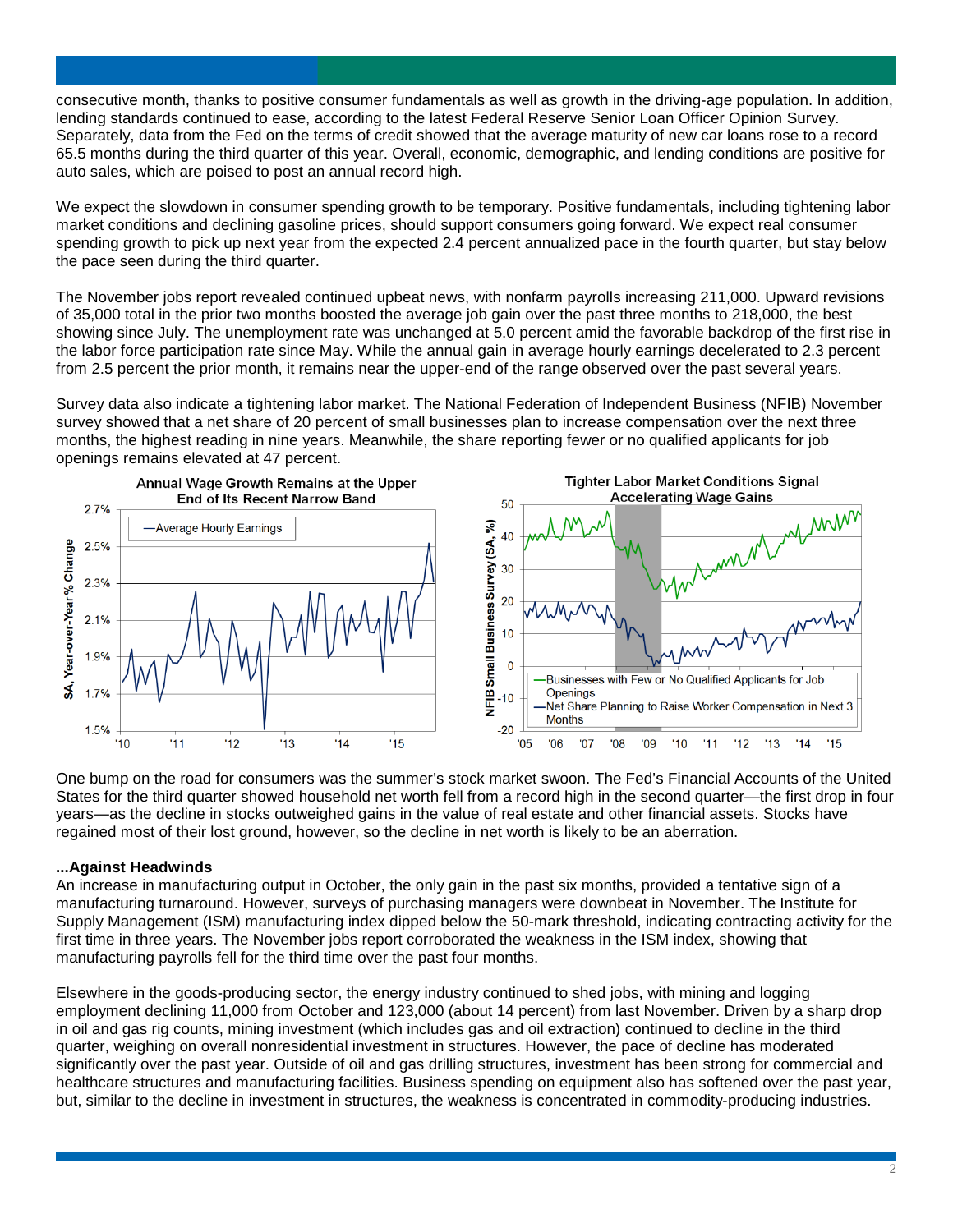Trade will likely be a drag on growth again in the fourth quarter. The real trade deficit widened in October as real exports fell more than real imports. We expect the strong dollar and lackluster growth abroad to continue to weigh on exports while stronger domestic growth should support import demand. We expect that net exports will continue to be a drag on growth through 2017, although to a diminishing extent over time.

## **Conditions Support a Gradual Pace of Tightening, Starting Now**

If the Fed hikes the fed funds rate at the December Federal Open Market Committee meeting, its policy will diverge from that of other major central banks. For example, at its December meeting, the European Central Bank lowered its deposit rate and extended quantitative easing until at least March 2017. In addition, the Bank of Japan and the People's Bank of China are expected to ease further within the next few months. How this policy divergence will impact currencies and capital flows remains to be seen. A large shock to financial markets, especially in emerging markets, similar to that experienced during the "taper tantrum" presents some risk to the outlook, but we believe the odds of a sizable disruption are small.

After the liftoff is out of the way, attention will shift to the path of interest rates. Fed officials have communicated that the pace of tightening will be gradual. We expect three fed funds rate hikes in 2016 followed by two more increases in 2017. Shrinking the Fed's balance sheet, which contains more than \$4 trillion of securities, is also an important aspect of normalizing monetary policy. The Fed has said that it plans to allow its balance sheet to deflate naturally by ending its reinvestment program at some point after the first rate hike. Based on the Federal Reserve Bank of New York's October Survey of Primary Dealers, the consensus among the Fed's primary securities dealers is that the program will end nine months after liftoff. The longer the Fed holds onto securities in its portfolio, especially Treasuries, the longer it will exert downward pressure on long-term rates. We expect to have more clarity on this issue in the near future.

### **Housing Roundup**

Recent housing data support our view that residential investment will help fill the void created by other struggling segments in the economy. Private residential construction spending started the fourth quarter on a strong note, posting a solid gain in October for both the single-family and multifamily segments. However, home sales, which also affect residential investment through broker commissions, were mixed during the month. Existing home sales posted a steep drop, while new home sales rebounded sharply amid sizable downward revisions in prior months.

Home price growth has continued to strengthen. For example, the CoreLogic home price index, which is the Fed's preferred measure, showed the biggest year-over-year gain in October since last June. Strong home price appreciation has helped boost the value of home equity. The Financial Accounts of the United States showed that homeowners' equity as a share of the value of real estate rose by 0.6 percentage points in the third quarter to 56.7 percent. While the share has risen substantially from its record low of about 37 percent in 2009, it still remains below its pre-recession peak.

A limited inventory of homes for sale, which puts upward pressure on prices, may also be partially responsible for the recent softening in home sales. Inventory has been extremely low partly because of a slow supply response in the single-family segment. Several factors contribute to the sluggish single-family building activity. While builders' access to credit has improved over the years, it remains historically tight, especially for the purchase or development of land. This has driven up the price of the remaining lot inventory and prevented large-scale speculative construction in many markets. Labor shortage also is





Home Equity Continues to Climb